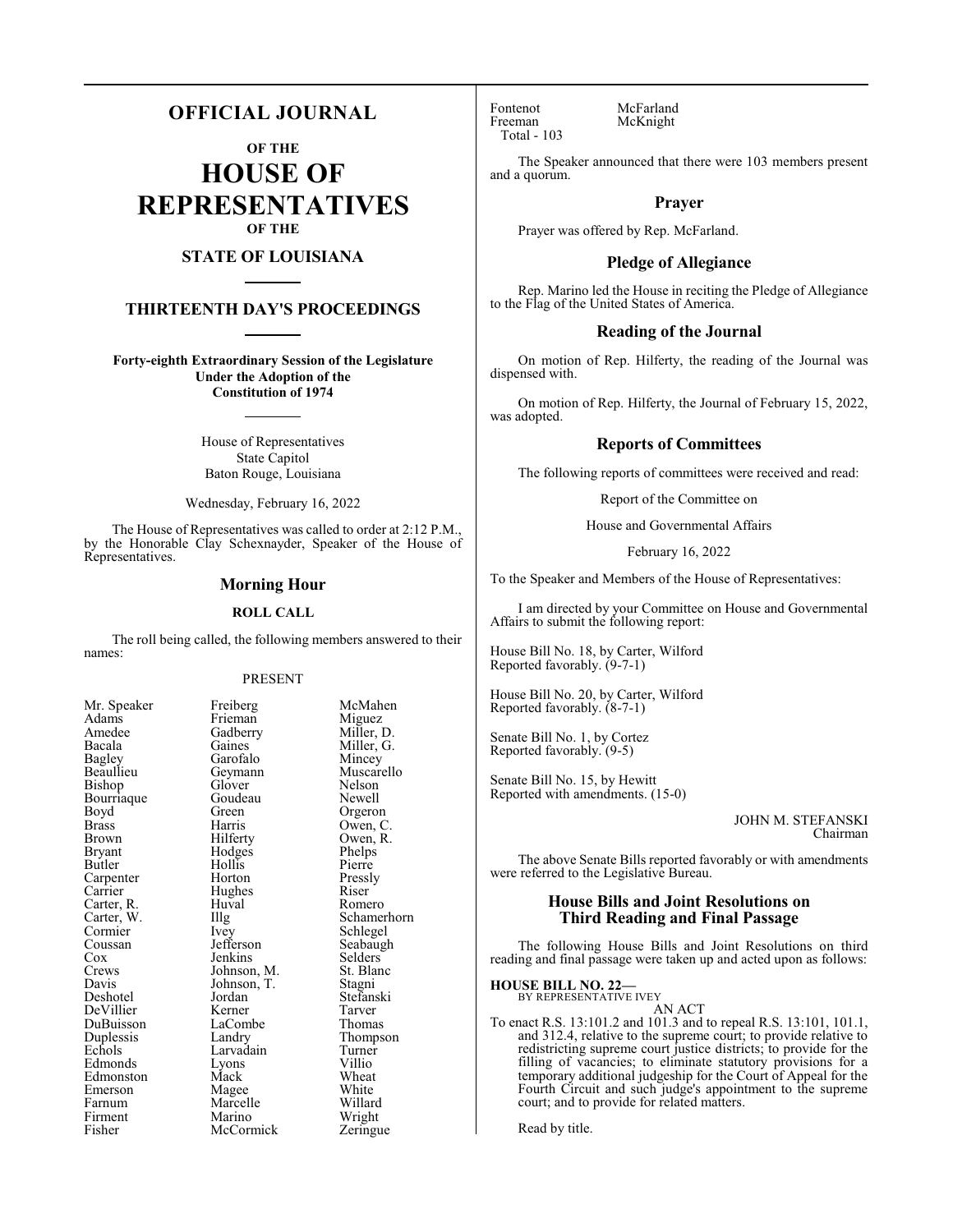13th Day's Proceedings - February 16, 2022

Rep. Ivey sent up floor amendments which were read as follows:

#### **HOUSE FLOOR AMENDMENTS**

Amendments proposed by Representative Ivey to Engrossed House Bill No. 22 by Representative Ivey

#### AMENDMENT NO. 1

On page 5, line 4, after "elected and" and before "complete" change "<u>shall</u>" to "<u>may</u>"

On motion of Rep. Ivey, the amendments were adopted.

Rep. Ivey sent up floor amendments which were read as follows:

#### **HOUSE FLOOR AMENDMENTS**

Amendments proposed by Representative Ivey to Engrossed House Bill No. 22 by Representative Ivey

#### AMENDMENT NO. 1

On page 1, delete lines 10 through 20 and delete pages 2 through 4 and insert the following:

"A. The state shall be divided into six supreme court districts. The supreme court shall be composed as set forth below:

(1) One justice shall elected fromeach ofthe five districts as set forth in this Paragraph:

(a) District 1 is composed of Precincts 1, 2, 3, 4, 5, 7, 8, 9, 10, 11, 12, 13, 14, 15, 16, 17, 18, 19, 20, 21, 22, 23, 24, 25, 26, 27, 28, 29, 30, 31, 32, 33, 34, 35, 36, 37, 38, 39, 40, 41, 42, 43, 44, 45, 46, 51, 52, 53, 54, 55, 56, 57, 58, 59, 60, 61, 62, 63, 64, 65, 66, 67, 68, 69, 70, 71, 72, 73, 74, 75, 76, 77, 78, 79, 80, 81, 82, 83, 84, 85, 86, 87, 88, 89, 90, 91, 92, 93, 94, 95, 96, 97, 98, 99, 100, 101, 102, 103, 105, 106, 116, 117, 118, 119, 120, 121, 122, 123, 124, 125A, 125B, 126, 127, 128, 129, 130, 132, 134, 136, 192, 198, 199, 203, 246, 247, 248, 1-GI, 1-H, 2-H, 3-H, 4-H, 5-H, 6-H, 7-H, 8-H, 9-H, 1-K, 2-K, 3-K, 4-K, 5-K, 6-KA, 6-KB, 7-KA, 7-KB, 8-K, 9-K, 10-K, 11-K,<br>12-K, 13-KA, 14-K, 16-K, 17-K, 18-K, 19-K, 20-K, 25-K, 27-K, 12-K, 13-KA, 14-K, 16-K, 17-K, 18-K, 19-K, 20-K, 28-K, 29-K, 34-K, 35-K, and 1-L of Jefferson Parish; Precincts 3-2, 3-3, 3-6, 4-1, 4-2, 4-3, 4-4, 4-5, 4-6, 7-3, 8-1, 9-1, 9-2, 10-1, 10-2, 10-3, 10-4, 10-5, 10-6, 10-7, 10-8, 10-9, 10-10, 10-11, 10-12, 10-13, 10-14, 10-15, 10-16, 11-1, and 11-2 of Lafourche Parish; Precincts 3-20, 4-7, 4-8, 4-9, 4-11, 4-14, 4-15, 4-17, 4-17A, 4-18, 4-20, 4-21, 4-22, 4-23, 5-15, 5-16, 5-17, 5-18, 7-41, 7-42, 14-2, 14-3, 14-4, 14-7, 14-8, 14-9, 14-10, 14-11, 14-12, 14-13A, 14-14, 14-15, 14-16, 14-18A, 14-19, 14-21, 16-2, 16-3, 17-1, 17-17, 17-18, 17-18A, 17-19, and 17-20 of Orleans Parish; Plaquemines Parish; St. Bernard Parish; St. Tammany Parish; Precincts 48, 49, 70, 70A, 71, 72, 73, 74, 120, 122, 122A, 122B, 124, 124A, 137A, 141A, 145, 147, 149, 149A, and 151 of Tangipahoa Parish; and Precincts 11, 15, 19, 20, 21, 23, 25, 27, 29, 31, 32, 34, 35, 36, 38, 41, 43, 45, 46, 48, 49, 52, 53, 54, 55, 56, 57, 58, 59, 60, 61, 63, 69, 71, 72, 83, 85, 88, 89, 90, 110, and 111 of Terrebonne Parish.

(b) District 3 is composed of Acadia Parish; Calcasieu Parish; Cameron Parish; Iberia Parish; Jefferson Davis Parish; Lafayette Parish; Precincts 3, 4, 5, 6, 7, 8, 9, 10, 11, 12, 13, 14, 15, 16, 17, 18, 19, 20, 21, 22, 23, 24, 25, 26, 27, 28, and 29 of St. Martin Parish; Precincts 1, 2, 3, 4, 5, 6, 7, 8, 9, 10, 11, 12, 13, 14, 15, 16, 17, 18, 19, 20, 21, 22, 23, 25, 26, 27, 28, 29, 30, 31, 32, 33, 34, 35, 36, 37, 38, 39, 40, 42, 43, and 44 of St. Mary Parish; and Vermilion Parish.

(c) District 4 is composed of Avoyelles Parish; Caldwell Parish; Catahoula Parish; Concordia Parish; East Carroll Parish; East Feliciana Parish; Franklin Parish; Grant Parish; Jackson Parish; La Salle Parish; Lincoln Parish; Madison Parish; Morehouse Parish; Ouachita Parish; Pointe Coupee Parish; Precincts C2, C3, C4, C5,

C6, C7, C8, C9, C10, C11-B, C15, C17, C18, C19, C20, C21, C2 C23, C24, C25, C26, C27, C28, C31, C32, C33, C34, C35, C36, C40, C41, C42, N1, N2, N3, N4, N5, N6, N7, N8, N9, N10, N11, N12, N13-A, N13-B, N14-A, N14-B, N15, N16, N17, N18-A, N18-B, N19, N20, N21, N22, N23, N24, N25, N26, N27, N28, N29, S13, S14, S15, S16, S17, S18, S19, S20, S21, S22, S23, S24, and S25 of Rapides Parish; Richland Parish; St. Helena Parish; Precincts 1, 11, 15, 16, 17, 18, 26, 27, 28, 33, 40, 40A, 41, 42, 42A, 43, 44, 45, 45A, 46, 47, 101, 102, 104, 104A, 105, 106, 106A, 107, 108, 109, 110, 111A, 112, 114, 115B, 116, 117, 118, 119, 120A, 120B, 121, 121A, 123, 125, 127, 127A, 129, 129A, 133, 133A, 137, 137B, 137C, 137D, 139, 141, 143, and 143A ofTangipahoa Parish; Tensas Parish; Union Parish; Washington Parish; West Carroll Parish; West Feliciana Parish; and Winn Parish.

(d) District 5 is composed of Allen Parish; Beauregard Parish; Bienville Parish; Bossier Parish; Caddo Parish; Claiborne Parish; De Soto Parish; Evangeline Parish; Natchitoches Parish; Precincts C1, C11-A, C13, C14, C30, C37-A, C37-B, C38-A, C38-B, C39, S1, S2, S4, S5, S6A, S6B, S7, S8, S9, S10, S11, S26, S27, S28, and S29 of Rapides Parish; Red River Parish; Sabine Parish; St. Landry Parish; Vernon Parish; and Webster Parish.

(e) District 6 is composed of Precincts 1, 2, 3, 4, 5, 6, 7, 8, 9, 10, 11, 12, 13, 14, 15, 16, 17, 18, 20, 21, 22, 23, 24, 25, 26, 27, 28, 31, 32, 33, 34, 35, 40, 41, 43, 58, 61, 62, 63, 64, 66, 71, 72, 73, 76, 77, and 78 of Ascension Parish; Precincts 2-1, 2-3, 2-4, 2-5, 3-1, 3-2, 4-1, 4-2, 5-1, 5-2, 5-3, 7-2, 7-3, 8-1, and 9-1 of Assumption Parish; Precincts 1-1, 1-7, 1-8, 1-9, 1-12, 1-20, 1-33, 1-34, 1-35, 1-37, 1-38, 1-39, 1-40, 1-41, 1-42, 1-43, 1-44, 1-45, 1-46, 1-47, 1-48, 1-49, 1-52, 1-53, 1-54, 1-55, 1-56, 1-57, 1-59, 1-60, 1-64, 1-65, 1-66, 1-68, 1-69, 1-70, 1-71, 1-72, 1-73, 1-74, 1-75, 1-76, 1-78, 1-79, 1-80, 1-81, 1-82, 1-83, 1-87, 1-88, 1-89, 1-90, 1-97, 1-98, 1-99, 1-102, 1-103, 1-105, 1-107, 2-2, 2-3, 2-4, 2-5, 2-6, 2-7, 2-8, 2-10, 2-12, 2-14, 2-15, 2-17, 2-18, 2-19, 2-21, 2-25, 2-26, 2-27, 2-28, 2-29, 2-31, 2-32, 2-33, 2-34, 2-35, 2-36, 2-37, 3-1, 3-2, 3-3, 3-4, 3-5, 3-6, 3-7, 3-8, 3-9, 3-10, 3-11, 3-12, 3-13, 3-14, 3-15, 3-16, 3-17, 3-18, 3-19, 3-20, 3-21, 3-22, 3-23, 3-24, 3-25, 3-26, 3-27, 3-28, 3-29, 3-30, 3-31, 3-32, 3-33, 3-34, 3-35, 3-36, 3-37, 3-38, 3-39, 3-40, 3-41, 3-43, 3-44, 3-45, 3-46, 3-47, 3-48, 3-49, 3-50, 3-51, 3-52, 3-53, 3-54, 3-55, 3-56, 3-57, 3-58, 3-59, 3-60, 3-61, 3-62, 3-63, 3-64, 3-65, 3-66, 3-67, 3-68, 3-69, 3-70, 3-71, and 3-72 of East Baton Rouge Parish; Precincts 4, 5, 13, 15B, 24, 25, 26, 27, 28, 29, 31, and 32 of Iberville Parish; Precincts 1-1, 1-2, 1-3, 1-4, 1-5, 2-1, 2-1A, 2-2, 2-3, 2-3A, 2-4, 2-5, 2-6, 2-7, 2-8, 2-9, 2-10, 2-11, 2-12, 2-13, 2-14, 3-1, 3-4, 3-5, 5-1, 5-1A, 5-1B, 5-2, 6-1, 6-2, 6-3,  $\overline{6}$ -4,  $\overline{6}$ -5,  $\overline{7}$ -1,  $\overline{7}$ -2,  $\overline{7}$ -4,  $\overline{11}$ -3,  $\overline{11}$ -4, and  $\overline{11}$ -5 of Lafourche Parish; Livingston Parish; Precincts 1-6, 2-6, 3-1, 3-2, 3-3, 5-5, 6-1, 6-2, and<br>6-4 of St. Charles Parish: Precincts 4-13, 5-4, 5-7, 7-2, 7-3, and 7-5 6-4 of St. Charles Parish; Precincts 4-13, 5-4, 5-7, 7-2 of St. John the Baptist Parish; Precincts 1 and 2 of St. Martin Parish; Precincts 24, 41, and 45 of St. Mary Parish; Precincts 1, 4, 5, 7, 8, 9, 10, 12, 13, 14, 16, 17, 18, 51, 64, 65, 67, 68, 73, 74, 76, 82, 84, 86, and 87 of Terrebonne Parish; and Precincts 2A, 3, 4, 5, 7A, 9, 12, 16, 17, 18, 19, 20, 21, and 22 of West Baton Rouge Parish.

(2) Two justices shall elected at large from the district set forth in this Paragraph:

District 2 is composed of Precincts 30, 36, 37, 39, 42, 44, 45, 47, 48, 50, 51, 52, 53, 54, 55, 57, and 65 of Ascension Parish; Precincts 1-1, 1-2, 2-2, 4-3, 5-5, 6-1, 6-2, 6-3, and 7-1 of Assumption Parish; Precincts 1-2, 1-3, 1-4, 1-5, 1-6, 1-10, 1-11, 1-13, 1-14, 1-15, 1-16, 1-17, 1-18, 1-19, 1-21, 1-22, 1-23, 1-24, 1-25, 1-26, 1-27, 1-28, 1-29,  $\overline{1}$ -30, 1-31, 1-32, 1-36, 1-50, 1-51, 1-58, 1-61, 1-62, 1-63, 1-67, 1-77, 1-84, 1-85, 1-86, 1-91, 1-92, 1-93, 1-94, 1-95, 1-100, 1-101, 1-104, 2-1, 2-9, 2-11, 2-13, 2-16, 2-20, 2-22, 2-23, 2-24, and 2-30 of East Baton Rouge Parish; Precincts 1, 3, 6, 7, 9, 10, 11, 12, 13C, 14, 14A, 15, 16, 17, 18, 19, 20, 21, 22, and 23 of Iberville Parish; Precincts 104, 108, 115, 131, 133, 138, 150, 151, 152, 153, 154, 155, 156, 157A, 157B, 170, 171, 172, 173, 174, 175, 176, 177, 178, 179A, 179B, 180, 181, 182, 183, 184, 185A, 185B, 187, 188, 189, 190, 191, 193A, 193B, 194A, 194B, 195, 196, 197A, 197B, 200, 201, 202, 204, 205, 210, 211, 212, 213A, 213B, 213C, 214A, 214B, 215, 216A,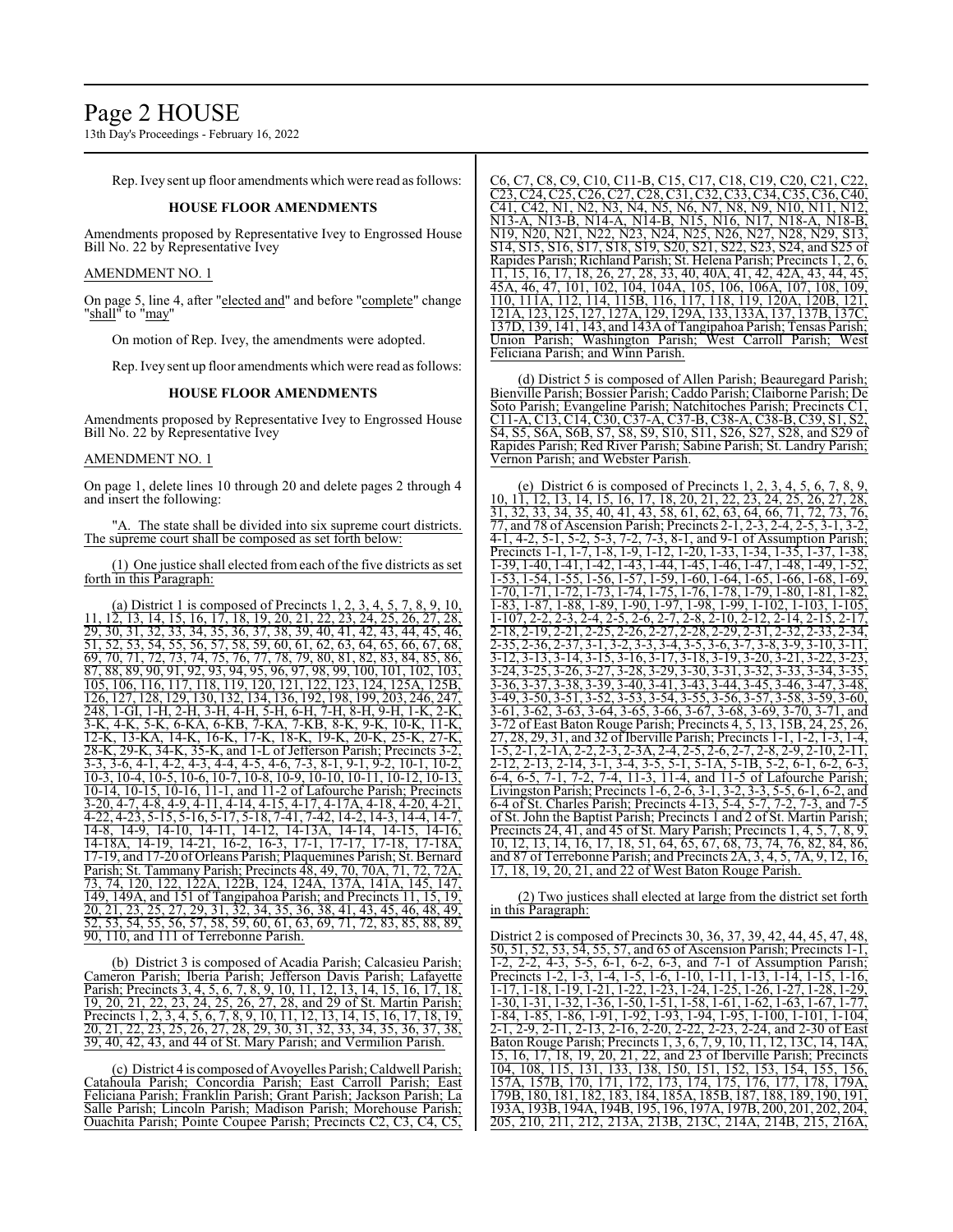216B, 216C, 217, 225, 226, 227, 228, 229, 230, 231, 232A, 232B, 234, 235, 236, 237, 238A, 238B, 1-G, 2-G, 3-G, 4-G, 5-G, 6-G, 7-G, 8-G, 9-G, 10-G, 11-G, 12-G, 13-G, 13-KB, 15-K, 21-K, 22-K, 23-K, 24-K, 26-K, 30-K, 31-K, 33-K, 1-W, 2-W, 3-W, 4-W, 5-W, 6-W, and 7-W of Jefferson Parish; Precincts 1-1, 1-2, 1-5, 1-6, 2-1, 2-2, 2-4, 2-6, 2-7, 3-1, 3-8, 3-9, 3-12, 3-14, 3-15, 3-18, 3-19, 4-2, 4-3, 4-5, 4-6, 5-1, 5-2, 5-3, 5-5, 5-7, 5-8, 5-9, 5-10, 5-11, 5-12, 5-13, 6-1, 6-2, 6-4,  $\frac{6}{6}$ ,  $\frac{6}{6}$ ,  $\frac{6}{6}$ ,  $\frac{6}{6}$ ,  $\frac{6}{6}$ ,  $\frac{6}{6}$ ,  $\frac{6}{6}$ ,  $\frac{6}{6}$ ,  $\frac{6}{6}$ ,  $\frac{6}{6}$ ,  $\frac{6}{6}$ ,  $\frac{6}{6}$ ,  $\frac{6}{6}$ ,  $\frac{6}{6}$ ,  $\frac{6}{6}$ ,  $\frac{6}{6}$ ,  $\frac{6}{6}$ ,  $\frac{6}{6}$ ,  $\frac{6}{6}$ ,  $\frac{6}{6}$ , 7-12, 7-13, 7-14, 7-15, 7-16, 7-17, 7-18, 7-19, 7-20, 7-21, 7-23, 7-24, 7-25, 7-25A, 7-26, 7-27, 7-27B, 7-28, 7-28A, 7-29, 7-30, 7-32, 7-33, 7-35, 7-37, 7-37A, 7-40, 8-1, 8-2, 8-4, 8-6, 8-7, 8-8, 8-9, 8-12, 8-13, 8-14, 8-15, 8-19, 8-20, 8-21, 8-22, 8-23, 8-24, 8-25, 8-26, 8-27, 8-28,  $\frac{8}{30, 9}$ -1, 9-3, 9-4, 9-5, 9-6, 9-7, 9-8, 9-9, 9-10, 9-11, 9-12, 9-13, 9-14, 9-15, 9-16, 9-17, 9-19, 9-21, 9-23, 9-25, 9-26, 9-28, 9-28C, 9-29, 9-30, 9-30A, 9-31, 9-31A, 9-31B, 9-31D, 9-32, 9-33, 9-34A, 9-35, 9-35A, 9-36, 9-36B, 9-37, 9-38, 9-38A, 9-39, 9-39B, 9-40, 9-40A, 9-40C, 9-41, 9-41A, 9-41B, 9-41C, 9-41D, 9-42, 9-42C, 9-43A, 9-43B, 9-43C, 9-43E, 9-43F, 9-43G, 9-43H, 9-43I, 9-43J, 9-43K, 9-43L, 9-43M, 9-43N, 9-44, 9-44A, 9-44B, 9-44D, 9-44E, 9-44F, 9-44G, 9-44I, 9-44J, 9-44L, 9-44M, 9-44N, 9-44O, 9-44P, 9-44Q, 9-45, 9-45A, 10-3, 10-6, 10-7, 10-8, 10-9, 10-11, 10-12, 10-13, 10-14, 11-2, 11-3, 11-4, 11-5, 11-8, 11-9, 11-10, 11-11, 11-12, 11-13, 11-14, 11-17, 12-1, 12-2, 12-3, 12-4, 12-5, 12-6, 12-7, 12-8, 12-9, 12-10, 12-11, 12-12, 12-13, 12-14, 12-16, 12-17, 12-19, 13-1, 13-2, 13-3, 13-4, 13-5, 13-6, 13-7, 13-8, 13-9, 13-10, 13-11, 13-12, 13-13, 13-14, 13-15, 13-16, 14-1, 14-5, 14-6, 14-17, 14-20, 14-23, 14-24A, 14-25, 14-26, 15-1, 15-2, 15-3, 15-5, 15-6, 15-8, 15-9, 15-10, 15-11, 15-12, 15-12A, 15-13, 15-13A, 15-13B, 15-14, 15-14A, 15-14B, 15-14C, 15-14D, 15-14E, 15-14F, 15-14G, 15-15, 15-15A, 15-15B, 15-16, 15-17, 15-17A, 15-17B, 15-18, 15-18A,

15-18B, 15-18C, 15-18D, 15-18E, 15-18F, 15-19, 15-19A, 15-19B, 15-19C, 16-1, 16-1A, 16-4, 16-5, 16-6, 16-7, 16-8, 16-9, 17-2, 17-3, 17-4, 17-5, 17-6, 17-7, 17-8, 17-9, 17-10, 17-11, 17-12, 17-13, 17-13A, 17-14, 17-15, and 17-16 of Orleans Parish; Precincts 1-1, 1-2, 1-3, 1-5, 2-1, 2-2, 2-3, 2-4, 2-5, 4-1, 4-2, 4-3, 4-4, 5-1, 5-3, 5-4,  $\frac{12}{6}$ , 6-7, 6-8, 7-1, 7-2, 7-3, and 7-4 of St. Charles Parish; St. James Parish; Precincts 1-1, 1-2, 1-3, 1-4, 1-5, 2-1, 2-2, 2-3, 2-4, 3-1, 3-2, 3-4, 4-1, 4-2, 4-3, 4-14, 5-1, 5-8, 6-1, 6-3, 6-4, and 7-7 of St. John the Baptist Parish; and Precincts 1A, 1B, 1C, 2B, 6, 7B, 8, 10A, 10B, 11A, 11B, 13A, 13B, 14, and 15 of West Baton Rouge Parish."

## AMENDMENT NO. 2

On page 5, delete lines 2 through 4 and insert the following:

A. Each justice serving on the supreme court on January 1, 2023, is assigned to the supreme court district provided for in R.S. 13:101.2 as follows:

(1) The office of the justice elected from the first supreme court district is assigned to District 1.

(2) The office of the justice elected from the second supreme court district is assigned to District 5.

(3) The office of the justice elected from the third supreme court district is assigned to District 3.

(4) The office of the justice elected from the fourth supreme court district is assigned to District 4.

(5) The office ofthe justice elected from the fifth supreme court district is assigned to District 2. The justice shall be assigned to Division A for election purposes only.

(6) The office of the justice elected from the sixth supreme court district is assigned to District 6.

(7) The office of the justice elected from the seventh supreme court district is assigned to District 2. The justice shall be assigned to Divison B for election purposes only.

13th Day's Proceedings - February 16, 2022

B. A vacancy in the office of a justice of the supreme court shall be filled for the remainder of the unexpired term from the district in which the vacancy occurs.

The successor to the office of justice of the supreme court shall be elected from the district assigned to that office in Subsection A of this Section. The election shall be from the district provided in R.S. 13:101.2."

#### AMENDMENT NO. 3

On page 5, at the beginning of line 5, change "B." to "D."

On motion of Rep. Ivey, the amendments were withdrawn.

Rep. Ivey sent up floor amendments which were read as follows:

#### **HOUSE FLOOR AMENDMENTS**

Amendments proposed by Representative Ivey to Engrossed House Bill No. 22 by Representative Ivey

#### AMENDMENT NO. 1

On page 1, delete lines 10 through 20 and delete pages 2 through 4 and insert the following:

"A. The state shall be divided into six supreme court districts. The supreme court shall be composed as set forth below:

(1) One justice shall elected from each of the five districts as set forth in this Paragraph:

(a) District 1 is composed of Precincts 1, 2, 3, 4, 5, 7, 8, 9, 10, 11, 12, 13, 14, 15, 16, 17, 18, 19, 20, 21, 22, 23, 24, 25, 26, 27, 28, 29, 30, 31, 32, 33, 34, 35, 36, 37, 38, 39, 40, 41, 42, 43, 44, 45, 46, 51, 52, 53, 54, 55, 56, 58, 59, 60, 61, 62, 63, 64, 65, 66, 67, 68, 69, 70, 71, 72, 73, 74, 75, 76, 77, 78, 79, 80, 81, 82, 83, 84, 85, 86, 87, 88, 89, 90, 91, 92, 93, 94, 95, 96, 97, 98, 99, 100, 101, 102, 103, 105, 106, 117, 118, 119, 120, 121, 122, 123, 124, 125A, 125B, 126, 127, 128, 129, 130, 132, 134, 136, 138, 1-H, 2-H, 3-H, 4-H, 5-H, 6-H, 7-H, 8-H, 9-H, 1-K, 2-K, 3-K, 4-K, 5-K, 6-KA, 6-KB, 7-KA, 7-KB, 8-K, 9-K, 10-K, 11-K, 12-K, 13-KA, 14-K, 16-K, 17-K, 18-K, 19-K, 20-K, 25-K, 27-K, 28-K, 34-K, and 35-K of Jefferson Parish; Precincts 3-19, 3-20, 4-7, 4-8, 4-9, 4-11, 4-14, 4-15, 4-17, 4-17A, 4-18, 4-20, 4-21, 4-22, 4-23, 5-15, 5-16, 5-17, 5-18, 17-17, 17-18, 17-18A, 17-19, and 17-20 of Orleans Parish; St. Tammany Parish; Tangipahoa Parish; and Washington Parish.

(b) District 3 is composed of Acadia Parish; Allen Parish; Beauregard Parish; Calcasieu Parish; Cameron Parish; Evangeline Parish; Jefferson Davis Parish; and Lafayette Parish.

(c) District 4 is composed ofCaldwell Parish; Catahoula Parish; Concordia Parish; East Carroll Parish;East Feliciana Parish; Franklin Parish; Grant Parish; La Salle Parish; Livingston Parish; Madison Parish; Morehouse Parish; Ouachita Parish; Pointe Coupee Parish; Rapides Parish; Richland Parish; St. Helena Parish; Tensas Parish; Union Parish; West Carroll Parish; and West Feliciana Parish.

(d) District 5 is composed of Bienville Parish; Bossier Parish; Caddo Parish; Claiborne Parish; De Soto Parish; Jackson Parish; Lincoln Parish; Natchitoches Parish; Red River Parish; Sabine Parish; Vernon Parish; Webster Parish; and Winn Parish.

(e) District 6 is composed of Assumption Parish; Avoyelles Parish; Iberia Parish; Iberville Parish; Precincts 192, 198, 199, 203, 246, 247, 248, 1-GI, and 1-L of Jefferson Parish; Lafourche Parish; Plaquemines Parish; St. Bernard Parish; St. Landry Parish; St. Martin Parish; St. Mary Parish; Terrebonne Parish; and Vermilion Parish.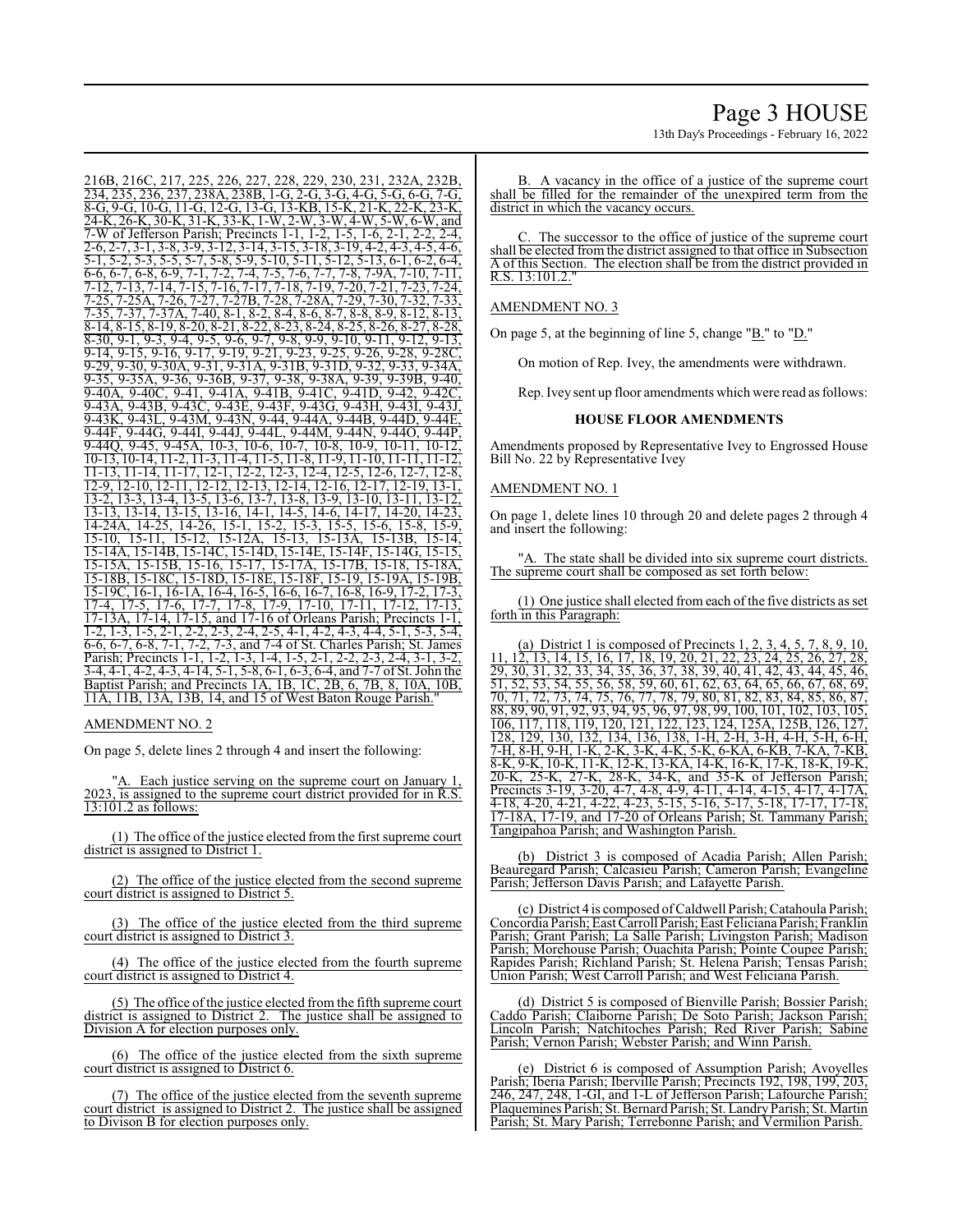# Page 4 HOUSE

13th Day's Proceedings - February 16, 2022

(2) Two justices shall elected at large from the district set forth in this Paragraph:

District 2 is composed of Ascension Parish; East Baton Rouge Parish; Precincts 57, 104, 108, 115, 116, 131, 133, 150, 151, 152, 153, 154, 155, 156, 157A, 157B, 170, 171, 172, 173, 174, 175, 176, 177, 178, 179A, 179B, 180, 181, 182, 183, 184, 185A, 185B, 187, 188, 189, 190, 191, 193A, 193B, 194A, 194B, 195, 196, 197A, 197B, 200, 201, 202, 204, 205, 210, 211, 212, 213A, 213B, 213C, 214A, 214B, 215, 216A, 216B, 216C, 217, 225, 226, 227, 228, 229, 230, 231, 232A, 232B, 234, 235, 236, 237, 238A, 238B, 1-G, 2-G, 3-G, 4-G, 5-G, 6-G, 7-G, 8-G, 9-G, 10-G, 11-G, 12-G, 13-G, 13-KB, 15-K, 21-K, 22-K, 23-K, 24-K, 26-K, 29-K, 30-K, 31-K, 33-K, 1-W, 2-W, 3-W, 4-W, 5-W, 6-W, and 7-W of Jefferson Parish; Precincts 1-1, 1-2, 1-5, 1-6, 2-1, 2-2, 2-4, 2-6, 2-7, 3-1, 3-8, 3-9, 3-12, 3-14, 3-15, 3-18, 4-2, 4-3, 4-5, 4-6, 5-1, 5-2, 5-3, 5-5, 5-7, 5-8, 5-9, 5-10, 5-11, 5-12, 5-13, 6-1, 6-2, 6-4, 6-6, 6-7, 6-8, 6-9, 7-1, 7-2, 7-4, 7-5,<br>7-6, 7-7, 7-8, 7-9A, 7-10, 7-11, 7-12, 7-13, 7-14, 7-15, 7-16, 7-17, 7-6, 7-7, 7-8, 7-9A, 7-10, 7-11, 7-12, 7-13, 7-14, 7-15, 7-16, 7-17, 7-18, 7-19, 7-20, 7-21, 7-23, 7-24, 7-25, 7-25A, 7-26, 7-27, 7-27B, 7-28, 7-28A, 7-29, 7-30, 7-32, 7-33, 7-35, 7-37, 7-37A, 7-40, 7-41, 7-42, 8-1, 8-2, 8-4, 8-6, 8-7, 8-8, 8-9, 8-12, 8-13, 8-14, 8-15, 8-19, 8-20, 8-21, 8-22, 8-23, 8-24, 8-25, 8-26, 8-27, 8-28, 8-30, 9-1, 9-3, 9-4, 9-5, 9-6, 9-7, 9-8, 9-9, 9-10, 9-11, 9-12, 9-13, 9-14, 9-15, 9-16, 9-17, 9-19, 9-21, 9-23, 9-25, 9-26, 9-28, 9-28C, 9-29, 9-30, 9-30A, 9-31, 9-31A, 9-31B, 9-31D, 9-32, 9-33, 9-34A, 9-35, 9-35A, 9-36, 9-36B, 9-37, 9-38, 9-38A, 9-39, 9-39B, 9-40, 9-40A, 9-40C, 9-41, 9-41A, 9-41B, 9-41C, 9-41D, 9-42, 9-42C, 9-43A, 9-43B, 9-43C, 9-43E, 9-43F, 9-43G, 9-43H, 9-43I, 9-43J, 9-43K, 9-43L, 9-43M, 9-43N, 9-44, 9-44A, 9-44B, 9-44D, 9-44E, 9-44F, 9-44G, 9-44I, 9-44J, 9-44L, 9-44M, 9-44N, 9-44O, 9-44P, 9-44Q, 9-45, 9-45A, 10-3, 10-6, 10-7, 10-8, 10-9, 10-11, 10-12, 10-13, 10-14, 11-2, 11-3, 11-4, 11-5, 11-8, 11-9, 11-10, 11-11, 11-12, 11-13, 11-14, 11-17, 12-1, 12-2, 12-3, 12-4, 12-5, 12-6, 12-7, 12-8, 12-9, 12-10, 12-11, 12-12, 12-13, 12-14, 12-16, 12-17, 12-19, 13-1, 13-2, 13-3, 13-4, 13-5, 13-6, 13-7, 13-8, 13-9, 13-10, 13-11, 13-12, 13-13, 13-14, 13-15, 13-16, 14-1, 14-2, 14-3, 14-4, 14-5, 14-6, 14-7, 14-8, 14-9, 14-10, 14-11, 14-12, 14-13A, 14-14, 14-15, 14-16, 14-17, 14-18A, 14-19, 14-20, 14-21, 14-23, 14-24A, 14-25, 14-26, 15-1, 15-2, 15-3, 15-5, 15-6, 15-8, 15-9, 15-10, 15-11, 15-12, 15-12A, 15-13, 15-13A, 15-13B, 15-14, 15-14A, 15-14B, 15-14C, 15-14D, 15-14E, 15-14F, 15-14G, 15-15, 15-15A, 15-15B, 15-16, 15-17, 15-17A, 15-17B, 15-18, 15-18A, 15-18B, 15-18C, 15-18D, 15-18E, 15-18F, 15-19, 15-19A, 15-19B, 15-19C, 16-1, 16-1A, 16-2, 16-3, 16-4, 16-5, 16-6, 16-7, 16-8, 16-9, 17-1, 17-2, 17-3, 17-4, 17-5, 17-6, 17-7, 17-8, 17-9, 17-10, 17-11, 17-12, 17-13, 17-13A, 17-14, 17-15, and 17-16 of Orleans Parish; St. Charles Parish; St. James Parish; St. John the Baptist Parish; and West Baton Rouge Parish."

#### AMENDMENT NO. 2

On page 5, delete lines 2 through 4 and insert the following:

"A. Each justice serving on the supreme court on January 1, 2023, is assigned to the supreme court district provided for in R.S. 13:101.2 as follows:

(1) The office of the justice elected from the first supreme court district is assigned to District 1.

(2) The office of the justice elected from the second supreme court district is assigned to District 5.

(3) The office of the justice elected from the third supreme court district is assigned to District 3.

(4) The office of the justice elected from the fourth supreme court district is assigned to District 4.

(5) The office of the justice elected fromthe fifth supreme court district is assigned to District 2. The justice shall be assigned to Division A for election purposes only.

(6) The office of the justice elected from the sixth supreme court district is assigned to District 6.

(7) The office of the justice elected from the seventh supreme court district is assigned to District 2. The justice shall be assigned to Divison B for election purposes only.

B. A vacancy in the office of a justice of the supreme court shall be filled for the remainder of the unexpired term from the district in which the vacancy occurs.

The successor to the office of justice of the supreme court shall be elected from the district assigned to that office in Subsection A of this Section. The election shall be from the district provided in  $R.S. 13:101.2.$ 

#### AMENDMENT NO. 3

On page 5, at the beginning of line 5, change " $B$ ." to " $D$ ."

On motion of Rep. Ivey, the amendments were withdrawn.

Rep. Ivey sent up floor amendments which were read as follows:

#### **HOUSE FLOOR AMENDMENTS**

Amendments proposed by Representative Ivey to Engrossed House Bill No. 22 by Representative Ivey

#### AMENDMENT NO. 1

On page 1, delete lines 13 through 20 and delete pages 2 through 4 and insert the following:

 $(1)$  District 1 is composed of Precincts 1, 2, 3, 4, 5, 7, 8, 9, 10, 11, 12, 13, 14, 15, 16, 17, 18, 19, 20, 21, 22, 23, 24, 25, 26, 27, 28, 29, 30, 31, 32, 33, 34, 35, 36, 37, 38, 39, 40, 41, 42, 43, 44, 45, 46, 51, 52, 53, 54, 55, 56, 57, 58, 59, 60, 61, 62, 63, 64, 65, 66, 67, 68, 69, 70, 71, 72, 73, 74, 75, 76, 77, 78, 79, 80, 81, 82, 83, 84, 85, 86,<br>69, 70, 71, 72, 73, 74, 75, 76, 77, 78, 79, 80, 81, 82, 83, 84, 85, 86,<br>87, 88, 89, 90, 91, 92, 93, 94, 95, 96, 97, 98, 99, 100, 101, 102, 103, 87, 88, 89, 90, 91, 92, 93, 94, 95, 96, 97, 98, 99, 100, 101, 102, 103, 105, 106, 108, 116, 117, 118, 119, 120, 121, 122, 123, 124, 125A, 125B, 126, 127, 128, 129, 130, 132, 1-H, 2-H, 3-H, 4-H, 5-H, 6-H, 7-H, 8-H, 9-H, 1-K, 2-K, 3-K, 4-K, 5-K, 6-KA, 6-KB, 7-KA, 7-KB, 8-K, 9-K, 10-K, 11-K, 12-K, 13-KA, 13-KB, 14-K, 15-K, 16-K, 17-K, 18-K, 19-K, 20-K, 25-K, 27-K, 28-K, 29-K, 34-K, and 35-K of Jefferson Parish; Precincts 3-20, 4-8, 4-9, 4-11, 4-14, 4-15, 4-17, 4-17A, 4-18, 4-20, 4-21, 4-22, 4-23, 5-13, 5-15, 5-16, 5-17, 5-18, 17-17, 17-18, 17-18A, 17-19, and 17-20 of Orleans Parish; St. Tammany Parish; Tangipahoa Parish; and Washington Parish.

(2) District 2 is composed of Bossier Parish; Caddo Parish; Claiborne Parish; Lincoln Parish; Morehouse Parish; Ouachita Parish; Union Parish; and Webster Parish.

(3) District 3 is composed of Acadia Parish; Beauregard Parish; Calcasieu Parish; Cameron Parish; Jefferson Davis Parish; Lafayette Parish; and Vermilion Parish.

(4) District 4 is composed of Allen Parish; Avoyelles Parish; Bienville Parish; Caldwell Parish; Catahoula Parish; Concordia Parish; De Soto Parish; East Carroll Parish; Evangeline Parish; Franklin Parish; Grant Parish; Jackson Parish; La Salle Parish; Madison Parish; Natchitoches Parish; Rapides Parish; Red River Parish; Richland Parish; Sabine Parish; St. Landry Parish; Tensas Parish; Vernon Parish; West Carroll Parish; and Winn Parish.

(5) District 5 is composed of East Baton Rouge Parish; East Feliciana Parish; LivingstonParish;Pointe Coupee Parish; St. Helena Parish; West Baton Rouge Parish; and West Feliciana Parish.

(6) District 6 is composed of Ascension Parish; Assumption Parish; Iberia Parish; Iberville Parish; Precincts 247, 248, 1-GI, and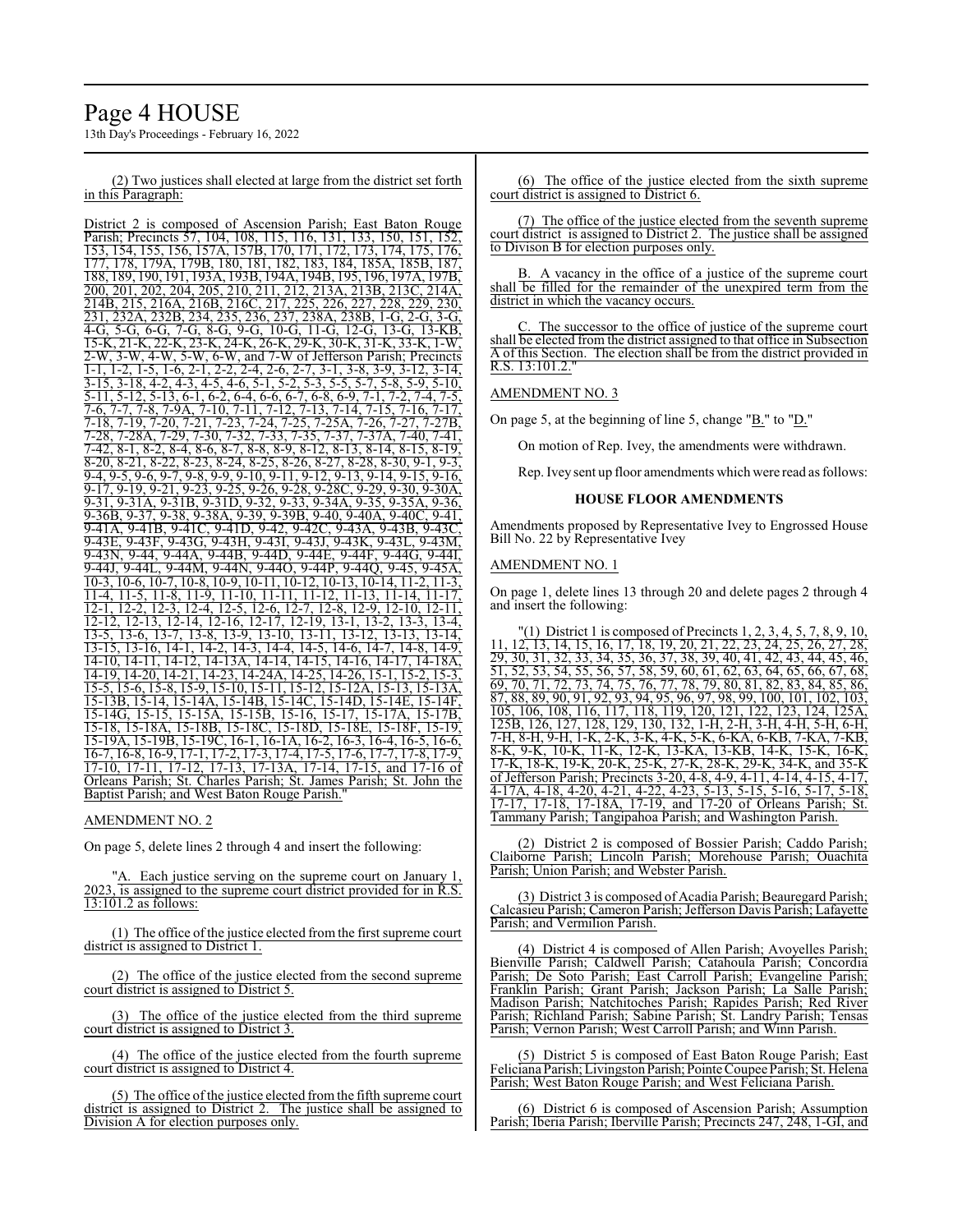1-L of Jefferson Parish; Lafourche Parish; Plaquemines Parish; St. Bernard Parish; St. James Parish; St. Martin Parish; St. Mary Parish; and Terrebonne Parish.

(7) District 7 is composed of Precincts 104, 115, 131, 133, 134, 136, 138, 150, 151, 152, 153, 154, 155, 156, 157A, 157B, 170, 171, 172, 173, 174, 175, 176, 177, 178, 179A, 179B, 180, 181, 182, 183, 184, 185A, 185B, 187, 188, 189, 190, 191, 192, 193A, 193B, 194A, 194B, 195, 196, 197A, 197B, 198, 199, 200, 201, 202, 203, 204, 205, 210, 211, 212, 213A, 213B, 213C, 214A, 214B, 215, 216A, 216B, 216C, 217, 225, 226, 227, 228, 229, 230, 231, 232A, 232B, 234, 235, 236, 237, 238A, 238B, 246, 1-G, 2-G, 3-G, 4-G, 5-G, 6-G, 7-G, 8-G, 9-G, 10-G, 11-G, 12-G, 13-G, 21-K, 22-K, 23-K, 24-K, 26-K, 30-K, 31-K, 33-K, 1-W, 2-W, 3-W, 4-W, 5-W, 6-W, and 7-W of Jefferson Parish; Precincts 1-1, 1-2, 1-5, 1-6, 2-1, 2-2, 2-4, 2-6, 2-7, 3-9, 3-12, 3-14, 3-15, 3-18, 3-19, 4-2, 4-3, 4-5, 4-6, 4-7, 5-1, 5-2, 5-3<br>5-5, 5-7, 5-8, 5-9, 5-10, 5-11, 5-12, 6-1, 6-2, 6-4, 6-6, 6-7, 6-8, 6-9, 5-5, 5-7, 5-8, 5-9, 5-10, 5-11, 5-12, 6-1, 6-2, 6-4, 6-6, 6-7, 6-8, 6-9, 7-1, 7-2, 7-4, 7-5, 7-6, 7-7, 7-8, 7-9A, 7-10, 7-11, 7-12, 7-13, 7-14, 7-15, 7-16, 7-17, 7-18, 7-19, 7-20, 7-21, 7-23, 7-24, 7-25, 7-25A, 7-26, 7-27, 7-27B, 7-28, 7-28A, 7-29, 7-30, 7-32, 7-33, 7-35, 7-37, 7-37A, 7-40, 7-41, 7-42, 8-1, 8-2, 8-4, 8-6, 8-7, 8-8, 8-9, 8-12, 8-13<br>8-14, 8-15, 8-19, 8-20, 8-21, 8-22, 8-23, 8-24, 8-25, 8-26, 8-27, 8-28 8-14, 8-15, 8-19, 8-20, 8-21, 8-22, 8-23, 8-24, 8-25, 8-26, 8-27, 8-28,  $\frac{8}{30}$ , 9-1, 9-3, 9-4, 9-5, 9-6, 9-7, 9-8, 9-9, 9-10, 9-11, 9-12, 9-13, 9-14, 9-15, 9-16, 9-17, 9-19, 9-21, 9-23, 9-25, 9-26, 9-28, 9-28C, 9-29, 9-30, 9-30A, 9-31, 9-31A, 9-31B, 9-31D, 9-32, 9-33, 9-34A, 9-35, 9-35A, 9-36, 9-36B, 9-37, 9-38, 9-38A, 9-39, 9-39B, 9-40, 9-40A, 9-40C, 9-41, 9-41A, 9-41B, 9-41C, 9-41D, 9-42, 9-42C, 9-43A, 9-43B, 9-43C, 9-43E, 9-43F, 9-43G, 9-43H, 9-43I, 9-43J, 9-43K, 9-43L, 9-43M, 9-43N, 9-44, 9-44A, 9-44B, 9-44D, 9-44E, 9-44F, 9-44G, 9-44I, 9-44J, 9-44L, 9-44M, 9-44N, 9-44O, 9-44P, 9-44Q, 9-45, 9-45A, 10-3, 10-6, 10-7, 10-8, 10-9, 10-11, 10-12, 10-13, 10-14, 11-2, 11-3, 11-4, 11-5, 11-8, 11-9, 11-10, 11-11, 11-12, 11-13, 11-14, 11-17, 12-1, 12-2, 12-3, 12-4, 12-5, 12-6, 12-7, 12-8, 12-9, 12-10, 12-11, 12-12, 12-13, 12-14, 12-16, 12-17, 12-19, 13-1, 13-2, 13-3, 13-4, 13-5, 13-6, 13-7, 13-8, 13-9, 13-10, 13-11, 13-12, 13-13, 13-14, 13-15, 13-16, 14-1, 14-2, 14-3, 14-4, 14-5, 14-6, 14-7, 14-8, 14-9, 14-10, 14-11, 14-12, 14-13A, 14-14, 14-15, 14-16, 14-17, 14-18A, 14-19, 14-20, 14-21, 14-23, 14-24A, 14-25, 14-26, 15-1, 15-2, 15-3, 15-5, 15-6, 15-8, 15-9, 15-10, 15-11, 15-12, 15-12A, 15-13, 15-13A, 15-13B, 15-14, 15-14A, 15-14B, 15-14C, 15-14D, 15-14E, 15-14F, 15-14G, 15-15, 15-15A, 15-15B, 15-16, 15-17, 15-17A, 15-17B, 15-18, 15-18A, 15-18B, 15-18C, 15-18D, 15-18E, 15-18F, 15-19, 15-19A, 15-19B, 15-19C, 16-1, 16-1A, 16-2, 16-3, 16-4, 16-5, 16-6, 16-7, 16-8, 16-9, 17-1, 17-2, 17-3, 17-4, 17-5, 17-6, 17-7, 17-8, 17-9, 17-10, 17-11, 17-12, 17-13, 17-13A, 17-14, 17-15, and 17-16 of Orleans Parish; St. Charles Parish; and St. John the Baptist Parish."

On motion of Rep. Ivey, the amendments were withdrawn.

#### **Motion**

Rep. Wright moved to table the bill.

Rep. Ivey objected.

## **Point of Order**

Rep. Jenkins asked for a ruling from the Chair as to what was the vote requirement in order to table the bill.

## **Ruling of the Chair**

The Chair ruled the vote required a majority of the members present and voting.

#### **Point of Order**

Rep. Duplessis asked for a ruling from the Chair as to whether or not the motion was debatable.

## **Ruling of the Chair**

The Chair ruled the motion was not debatable.

A record vote was asked for and ordered by the House.

## **ROLL CALL**

The roll was called with the following result:

| <b>YEAS</b> |
|-------------|
|             |

Mr. Speaker Frieman Orgeron<br>Adams Geymann Owen, C Adams Geymann<br>Amedee Harris Amedee Harris Owen, R.<br>Bacala Hodges Pressly Bagley Hollis Riser Beaullieu Horton<br>Carrier Huval Carrier Huval Schamerhorn<br>Crews IIIg Schlegel Crews Illg Schlegel Davis Johnson, M. Seabaugh DeVillier Kerner St. Blanc DuBuisson Mack Tarver Echols McCormick Thoma<br>
Edmonds McFarland Turner Edmonston McMahen Villio<br>Emerson Miguez Wheat Emerson Miguez Wheat<br>
Farnum Miller, G. Wright Farnum Miller, G.<br>Firment Mincey Fontenot Muscarello Total - 53 Bishop Glover Marcelle<br>Bourriaque Goudeau Marino Bourriaque Goude<br>Boyd Green Boyd Green McKnight<br>Brass Hilferty Miller, D. Brown Hughes Newell<br>Bryant Ivey Phelps Bryant Ivey Phelps<br>
Carpenter Jefferson Pierre Carter, W. Jenkins Selders<br>Cormier Johnson T. Stagni Cormier Johnson, T.<br>Coussan Jordan Coussan Jordan Stefanski<br>Cox LaCombe Thompso Duplessis Landry White<br>
Fisher Larvadain Willard Freeman Lyons<br>Freiberg Magee Freiberg Total  $-43$ 

Hodges Pressl<br>Hollis Riser McFarland Turner<br>
McMahen Villio

**NAYS** 

Larvadain<br>Lyons

Zeringue Miller, D. Jefferson Pierre<br>
Jenkins Selders LaCombe Thompson<br>Landry White

#### ABSENT

Butler Gadberry Moore<br>Carter, R. Gaines Nelson Carter, R. Gaines<br>Deshotel Garofalo Deshotel Total - 8

The Chair declared the above bill be tabled.

#### **Privileged Report of the Legislative Bureau**

February 16, 2022

To the Speaker and Members of the House of Representatives:

I am directed by your Legislative Bureau to submit the following report:

Senate Bill No. 5 Reported without amendments.

Senate Bill No. 14 Reported without amendments.